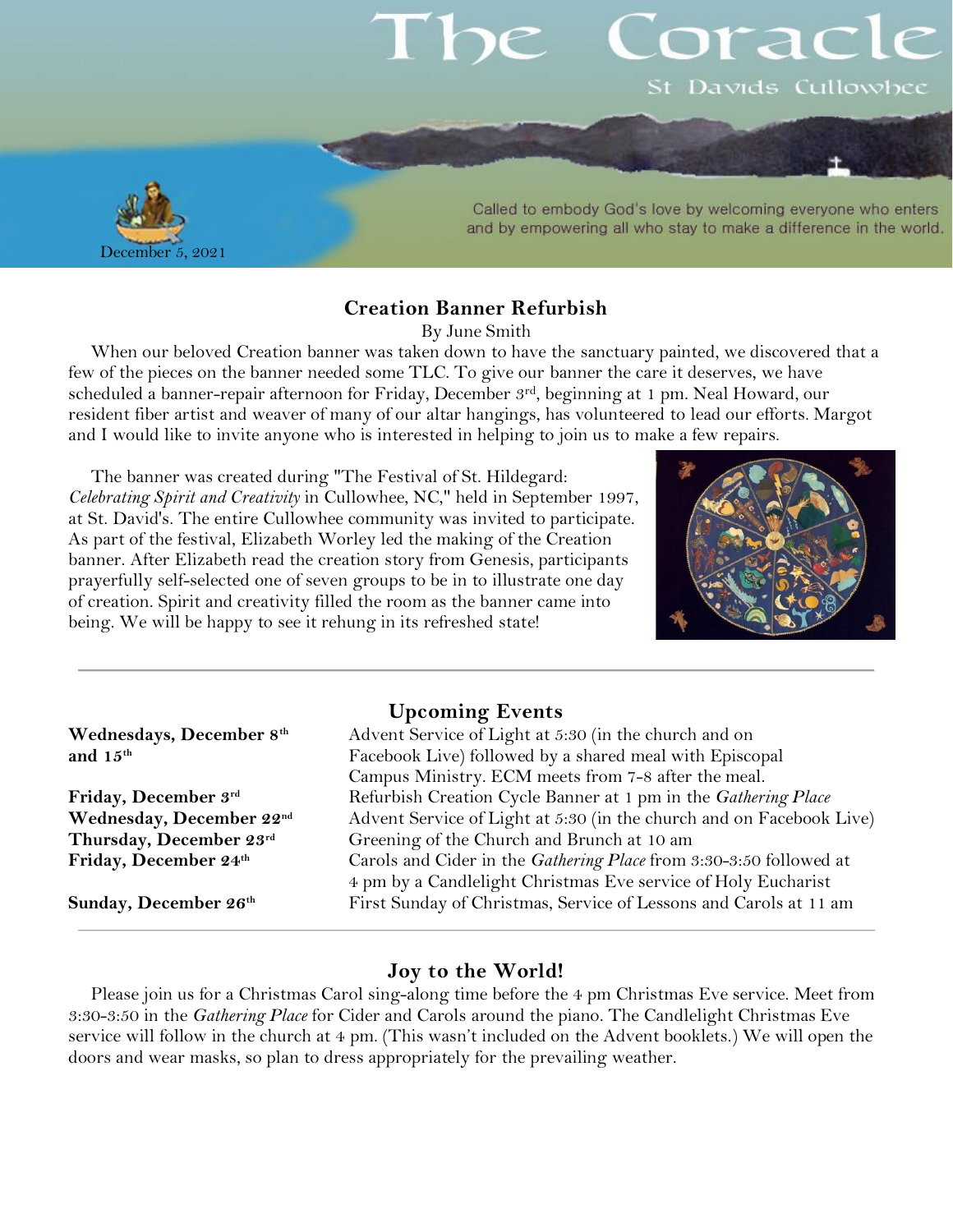## **Dining With the Students Following Wednesday Advent Services**

Wednesday Advent Services continue at 5:30 pm on December 8<sup>th</sup>, 15<sup>th</sup>, and 22<sup>nd</sup>. Following the service, we will have a meal with the Western students who are a part of our ECM group. It will be a wonderful opportunity to get to know them and let them get to know us. On December 22<sup>nd</sup>, the students will be on break, so no meal that evening, but the Advent Service will still take place at 5:30.

We are initially planning for 24 but are asking that you let me know if you plan to attend so we make sure to have enough food. College students are generally eager to eat something homemade, so we don't want anyone to go away hungry. Email me at: fayebj $50\textcircled{a}$ gmail.com or text me at 828 506-3184. DO NOT HESITATE TO COME IF YOU HAVE NOT SIGNED UP. We want everyone who can come to share in these special dinners. The sign-up number is just an estimate for planning the amount of food.

### **Advent Devotionals Available**



The devotional *Advent in Full Color* is available for pick up in the back of the church. *Advent in Full Color* is a modern and theologically rich devotional coloring book that evokes the season's deeper meanings and mysteries, featuring devotional poems, meditations, and practices. This devotional is an intergenerational coloring book that can be used by the whole family. I hope this book adds meaning and creativity to your Advent devotions and meditations. If you would prefer an electronic version instead, please let Mtr. Gaelyn know and she can email you one.

### **Pledge Card Update**

I would like to apologize for inadvertently leaving several time and talent pledging opportunities off this year's pledge card. The following opportunities are available and would benefit greatly from additional parish volunteers: Parish Food Ministry Altar Guild

Stewardship Team Please let Gaelyn, Judy Robinson, or me know if you would like to add one or more of these to your pledge card.

Thank you

Vance Davidson, Stewardship Chair

## **Christmas Poinsettia Donations to the Altar Guild**

The Altar Guild purchases poinsettias for Christmas. If you would like to contribute,



please write a check to St. David's Altar Guild with Christmas flowers on the memo line. There will be an insert in the Christmas Eve and Christmas Day bulletins recognizing those who donate and the name of anyone you might like

to honor, give thanks for, or recognize. Place your checks in the alms basin or hand them to Steve Steinbrueck.

## **Sylva Christmas Parade is This Sunday**

The Sylva Christmas parade will be Sunday afternoon, December 5 th. Sylva Pride will participate. There will be no Sylva Pride float this year; folks will just walk carrying the Sylva Pride banner.

If you are interested in walking with Sylva Pride in the parade, plan to gather at the Sylva Fire Department between 1:30-2 Sunday afternoon. The parade will begin at 3 pm.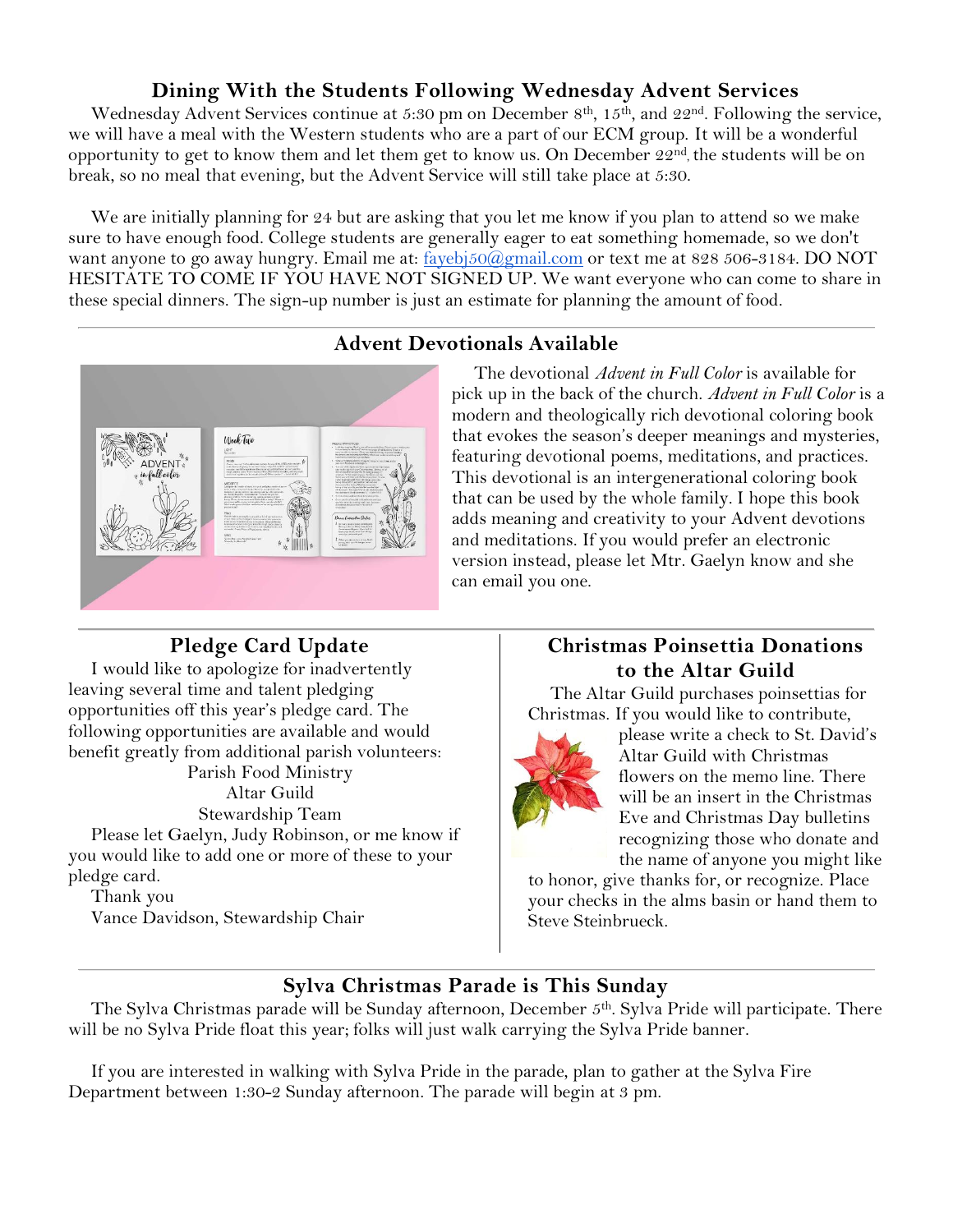## **Epiphany Blessings!**

Did you know that the season of Epiphany is the traditional season for services of Home Blessings? According to the Book of Occasional Services, "it is customary to invite the parish priest to the homes of parishioners on the Feast of the Epiphany or during the week following; this blessing may be used. "Peace be to this house, and all who dwell in it." The service can continue throughout the house with a blessing in each room and end with a service of Holy Communion. The service can include various readings from Scripture and even hymns if wanted. This could be a great opportunity to gather with family or friends to share in both fellowship and worship in your own home. There are many options, and the service can be customized as you may wish. If you are interested in having a Home Blessing this Epiphany, please contact Mother Gaelyn by email, phone, or text. [rector@stdavidscullowhee.org](mailto:rector@stdavidscullowhee.org) or (828)331-1427.



#### **St. David's Food Ministry: A Gift of Time and Talent**

The Food Ministry at St. David's is not only rewarding for those of us who provide food but is greatly appreciated by the recipients. It fills a real need when someone is ill or recovering from surgery. Family members can concentrate on caring for their families in stressful times. Mtr. Gaelyn or I make a phone call or send an email to see if food might be helpful. Once meals are confirmed, I get all the information our volunteers will need: food allergies, special diets, directions to their home, best contact information, and the number of days needed. I send out a request for volunteers to the people who are on my list. Everyone on the list does not participate each time. In fact, I send out an email and the slots are usually filled by the next day. Many members have been on both the receiving end and the giving end of this ministry and never fail to express that the meals were more than just food for their body.

Food for special events is another part of this ministry and is fun for everyone. Several times a year we have a special Coffee Hour, like the one last Sunday, or celebrate some significant event in the life of a parishioner. We at St. David's like any opportunity to get together to eat, drink and be merry! Many members participate so no one is asked to bring multiple dishes or to volunteer at all if it is not convenient at that particular time.

If you would like to be part of this gift to our parish, please contact me at:  $f_{a}$ yebj $50@g$ mail.com or text me at 828 506-3184. This ministry means so much to me because I can help when help is needed. If you join us, I am sure you will have the same experience.

## **Parish News & Notes**

**Birthday Dec 6 Jake Coburn**

Healing prayers for Chris Jacobson as he undergoes back surgery. Faye and Jake are traveling to be with him.



A sincere thank you from the editor for your submissions! News items and especially photos are always welcome. Let us know what you are up to or anything of interest to your parish friends. Send items to [Maggie Bowles.](mailto:magbowles@gmail.com)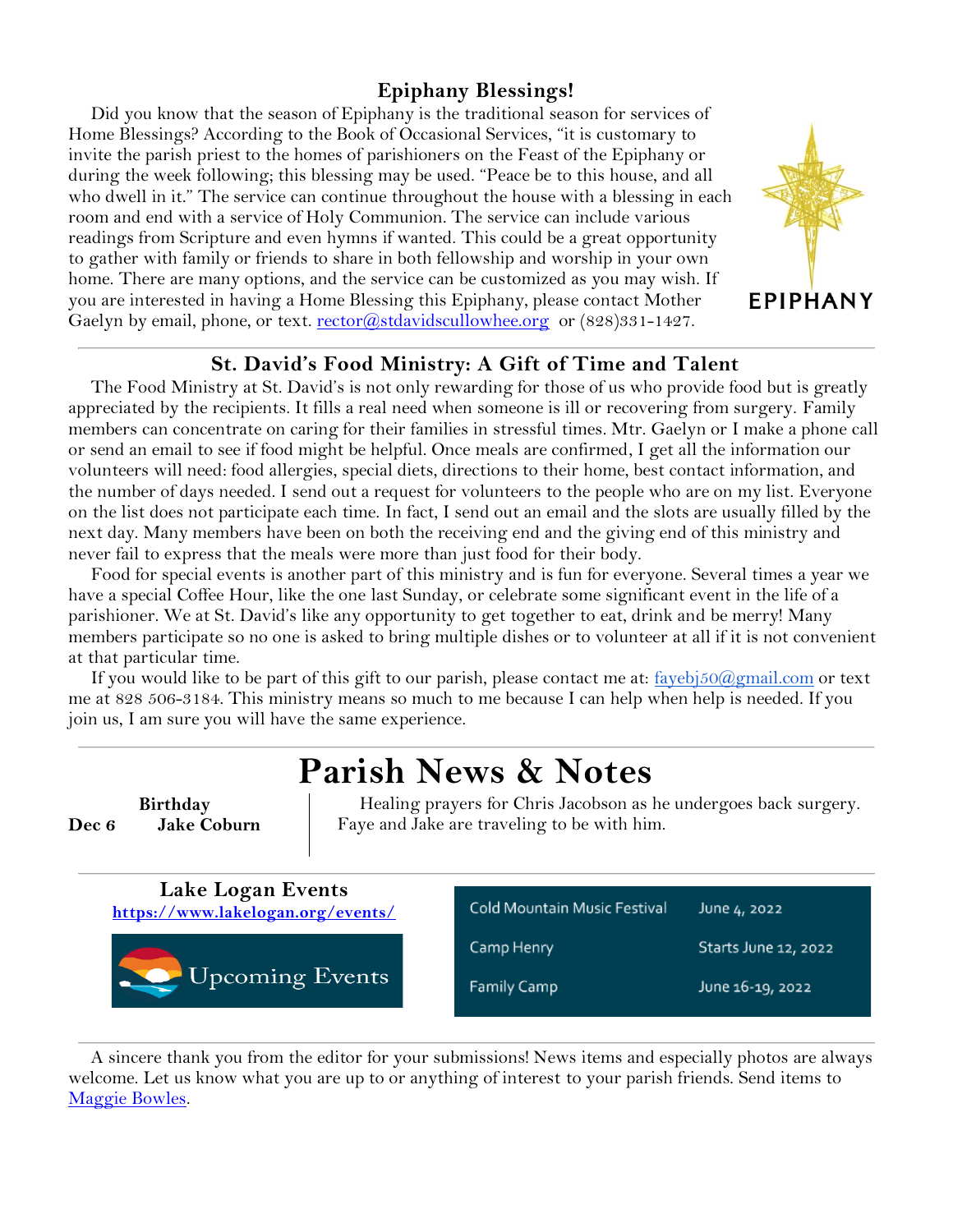#### **Beware of Scammers!**

Please know that no member of the St. David's clergy or staff will ever contact the parish via email or text requesting money or gift cards! Please do not respond to or forward suspicious emails, and never give out your personal information to anyone over the internet or through email.

#### **Beans & Rice**

Donations of rice and beans may be left in the large containers behind the front doors of the church to be distributed to Vecinos and families.





## *Jackson County Public Schools* **Secret Santa Program**

United Christian Ministries partners with local schools to provide food bags for the long Christmas break. Jackson County Public Schools have started a new program to help provide Christmas presents to needy children, and we are passing that information along to you for anyone who may want to participate.

The Secret Santa Program is a chance for you to make a local child's Christmas merrier! A wish list has been compiled for 103 children in need. "Adopt" a child as their Secret Santa, use their wish list to buy three gifts (please include 1 practical item), and drop off the unwrapped gifts to the Jackson County Board of Education before December 17th .

To adopt a child, [click here.](https://jacksonncsecretsanta.wordpress.com/) You will receive a confirmation email with a child's wish list. Thank you!

### **Sylva Garden Club Annual Pecan Sale**

Once again, the Sylva Garden Club is selling pecans to fund our two scholarships, one to WCU and one to SCC. This sale also funds our beautification projects, which is especially important this year since the county has decommissioned their greenhouses and can no longer help us with plants.